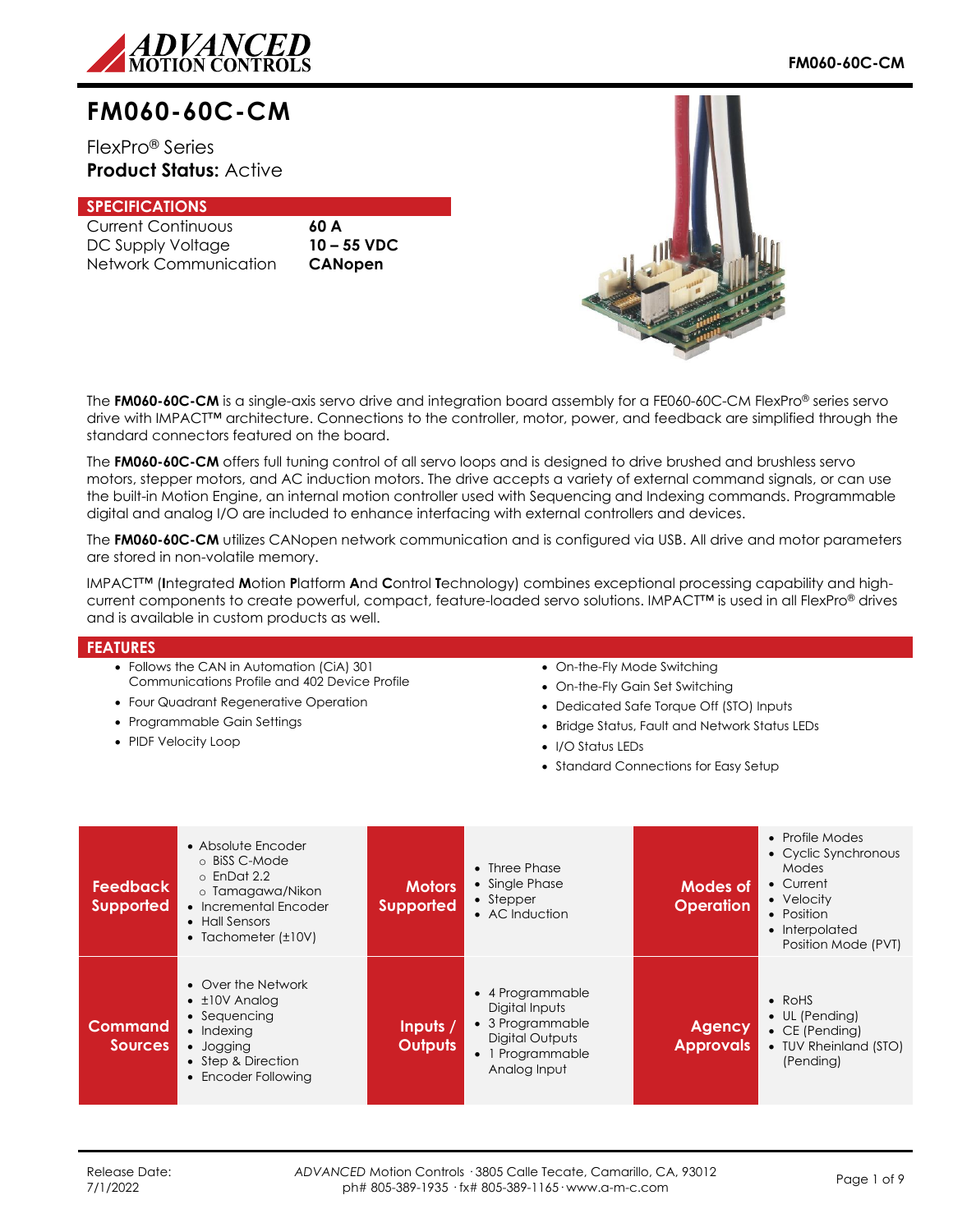

## **BLOCK DIAGRAM**



## **INFORMATION ON APPROVALS AND COMPLIANCES**



The RoHS Directive restricts the use of certain substances including lead, mercury, cadmium, hexavalent chromium and halogenated flame retardants PBB and PBDE in electronic equipment.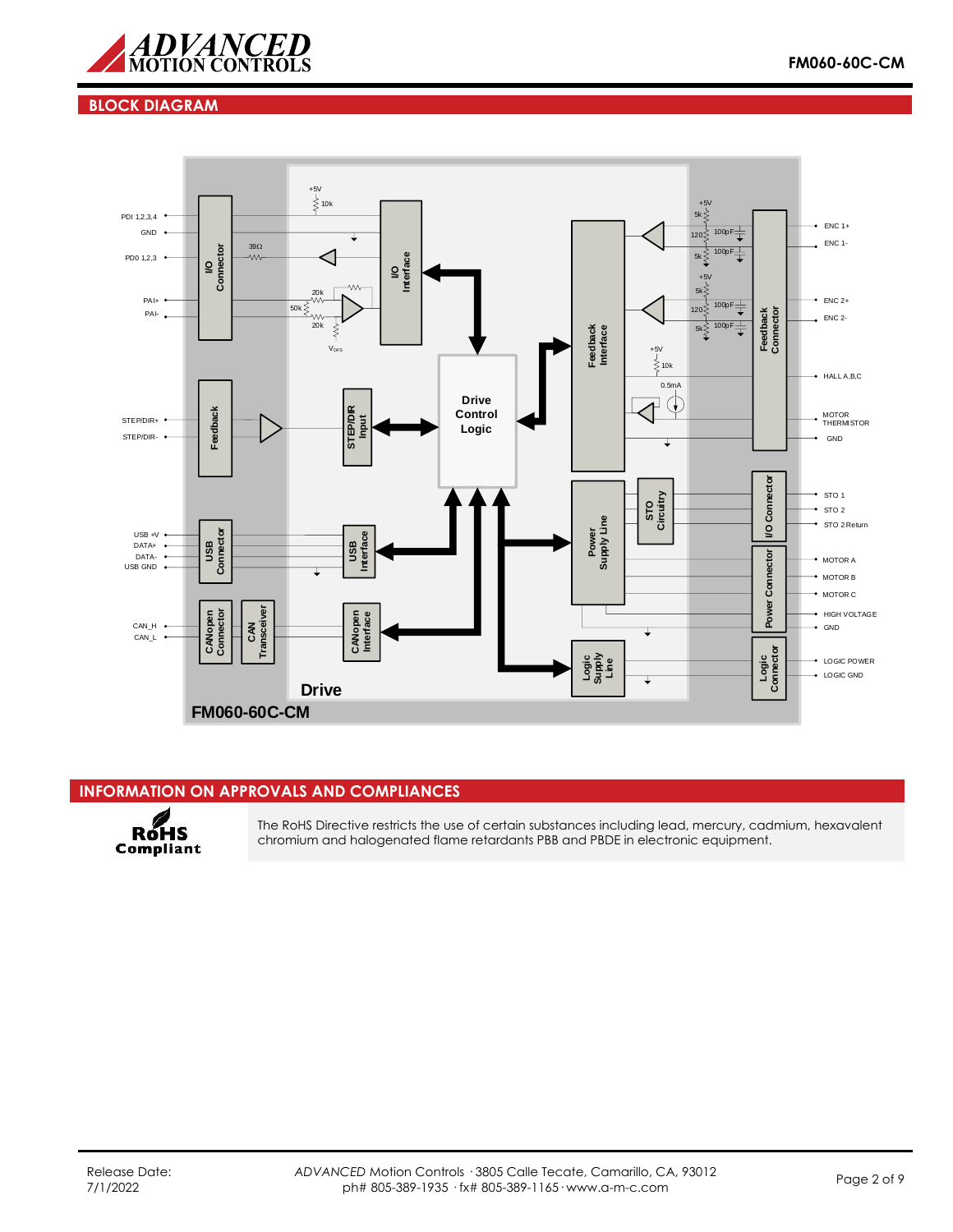

## **SPECIFICATIONS**

| <b>Electrical Specifications</b>                    |                              |                                                                                                                                                                       |  |
|-----------------------------------------------------|------------------------------|-----------------------------------------------------------------------------------------------------------------------------------------------------------------------|--|
| <b>Description</b>                                  | <b>Units</b>                 | Value                                                                                                                                                                 |  |
| Nominal DC Supply Input Range                       | <b>VDC</b>                   | $12 - 48$                                                                                                                                                             |  |
| DC Supply Input Range                               | <b>VDC</b>                   | $10 - 55$                                                                                                                                                             |  |
| DC Supply Undervoltage                              | <b>VDC</b>                   | 8                                                                                                                                                                     |  |
| DC Supply Overvoltage                               | <b>VDC</b>                   | 58                                                                                                                                                                    |  |
| Logic Supply Input Range (required)                 | <b>VDC</b>                   | $10 - 55$                                                                                                                                                             |  |
| Safe Torque Off Voltage (Default)                   | <b>VDC</b>                   | 5                                                                                                                                                                     |  |
| Maximum Continuous Current Output1                  | A (Arms)                     | 60 (60)                                                                                                                                                               |  |
| <b>Bus Capacitance<sup>2</sup></b>                  | μF                           | 52.8                                                                                                                                                                  |  |
| <b>Efficiency at Rated Power</b>                    | %                            | 99                                                                                                                                                                    |  |
| Maximum Continuous Output Power                     | W                            | 3267                                                                                                                                                                  |  |
| Maximum Power Dissipation at Continuous Current     | W                            | 33                                                                                                                                                                    |  |
| Minimum Load Inductance (line-to-line) <sup>3</sup> | μH                           | 150 (@ 48VDC supply); 75 (@24VDC supply); 40 (@12VDC supply)                                                                                                          |  |
| Switching Frequency                                 | kHz                          | 20                                                                                                                                                                    |  |
| Maximum Output PWM Duty Cycle                       | $\%$                         | 83                                                                                                                                                                    |  |
|                                                     |                              | <b>Control Specifications</b>                                                                                                                                         |  |
| <b>Description</b>                                  | Units                        | Value                                                                                                                                                                 |  |
| <b>Communication Interfaces</b>                     | $\equiv$                     | CANopen (USB for configuration)                                                                                                                                       |  |
| <b>Command Sources</b>                              | $\overline{a}$               | ±10 V Analog, Over the Network, Sequencing, Indexing, Jogging, Step                                                                                                   |  |
|                                                     |                              | & Direction, Encoder Following                                                                                                                                        |  |
|                                                     |                              | Absolute Encoder (BiSS C-Mode, EnDat 2.2, Tamagawa/Nikon),                                                                                                            |  |
| Feedback Supported                                  |                              | Incremental Encoder, Hall Sensors, Auxiliary Incremental Encoder,                                                                                                     |  |
|                                                     |                              | Tachometer (±10V)                                                                                                                                                     |  |
| Commutation Methods                                 | $\overline{\phantom{a}}$     | Sinusoidal, Trapezoidal                                                                                                                                               |  |
| Modes of Operation                                  | $\overline{a}$               | Profile Modes, Cyclic Synchronous Modes, Current, Velocity, Position,<br>Interpolated Position Mode (PVT)                                                             |  |
| Motors Supported <sup>4</sup>                       | $\overline{a}$               | Three Phase (Brushless Servo), Single Phase (Brushed Servo, Voice Coil,<br>Inductive Load), Stepper (2- or 3-Phase Closed Loop), AC Induction<br>(Closed Loop Vector) |  |
| <b>Hardware Protection</b>                          |                              | 40+ Configurable Functions, Over Current, Over Temperature (Drive &<br>Motor), Over Voltage, Short Circuit (Phase-Phase & Phase-Ground),<br>Under Voltage             |  |
| Programmable Digital Inputs/Outputs                 | $\overline{\phantom{a}}$     | 4/3                                                                                                                                                                   |  |
| Programmable Analog Inputs/Outputs                  |                              | 1/0                                                                                                                                                                   |  |
| Primary I/O Logic Level                             | $\overline{\phantom{a}}$     | 5 VDC, not isolated                                                                                                                                                   |  |
| Current Loop Sample Time                            | μS                           | 50                                                                                                                                                                    |  |
| Velocity Loop Sample Time                           | μS                           | 100                                                                                                                                                                   |  |
| Position Loop Sample Time                           | μS                           | 100                                                                                                                                                                   |  |
| Maximum Encoder Frequency                           | MHz                          | 20 (5 pre-quadrature)                                                                                                                                                 |  |
|                                                     |                              | <b>Mechanical Specifications</b>                                                                                                                                      |  |
| Description                                         | Units                        | Value                                                                                                                                                                 |  |
| Size $(H \times W \times D)$                        |                              | mm (in) $\left[ 50.8 \times 25.4 \times 22.1 \right] (2.00 \times 1.00 \times 0.87)$                                                                                  |  |
| Weight                                              | $g$ (oz)                     | 45.4 (1.6)                                                                                                                                                            |  |
| Ambient Operating Temperature Range <sup>5</sup>    | $^{\circ}$ C ( $^{\circ}$ F) | $0 - 65$ (32 - 149)                                                                                                                                                   |  |
| Storage Temperature Range                           | $^{\circ}$ C ( $^{\circ}$ F) | $-40 - 85$ ( $-40 - 185$ )                                                                                                                                            |  |
| Relative Humidity                                   |                              | 0-95%                                                                                                                                                                 |  |
| P1 CANopen COMMUNICATION CONNECTOR                  |                              | 6-pin, 1.0mm spaced single row vertical header                                                                                                                        |  |
| P2 USB CONNECTOR                                    | $\overline{\phantom{a}}$     | USB Type C, vertical entry                                                                                                                                            |  |
| P3 IO and LOGIC CONNECTOR                           | $\equiv$                     | 20-pin, 1.0mm spaced dual row vertical header                                                                                                                         |  |
| P4 FEEDBACK CONNECTOR                               | $\overline{\phantom{a}}$     | 30-pin, 1.0mm spaced dual row vertical header                                                                                                                         |  |
| P5 POWER CONNECTOR                                  | $\overline{\phantom{a}}$     | 2x 165 mm, 16 AWG flying leads w/ solder-dipped ends                                                                                                                  |  |
| P6 MOTOR POWER CONNECTOR                            |                              | 3x 165 mm, 16 AWG flying leads w/ solder-dipped ends                                                                                                                  |  |

**Notes**

1. Continuous Arms value attainable when RMS Charge-Based Limiting is used.

2. Applications with a supply voltage higher than 30VDC require a minimum external decoupling capacitance of 470µF / 100V added across HV and POWER GND.

3. Lower inductance is acceptable for bus voltages well below maximum. Use external inductance to meet requirements.<br>4. Maximum motor speed for stepper motors is 600 RPM. Consult the hardware installation manual for 2-pha

5. Additional cooling and/or heatsink may be required to achieve rated performance.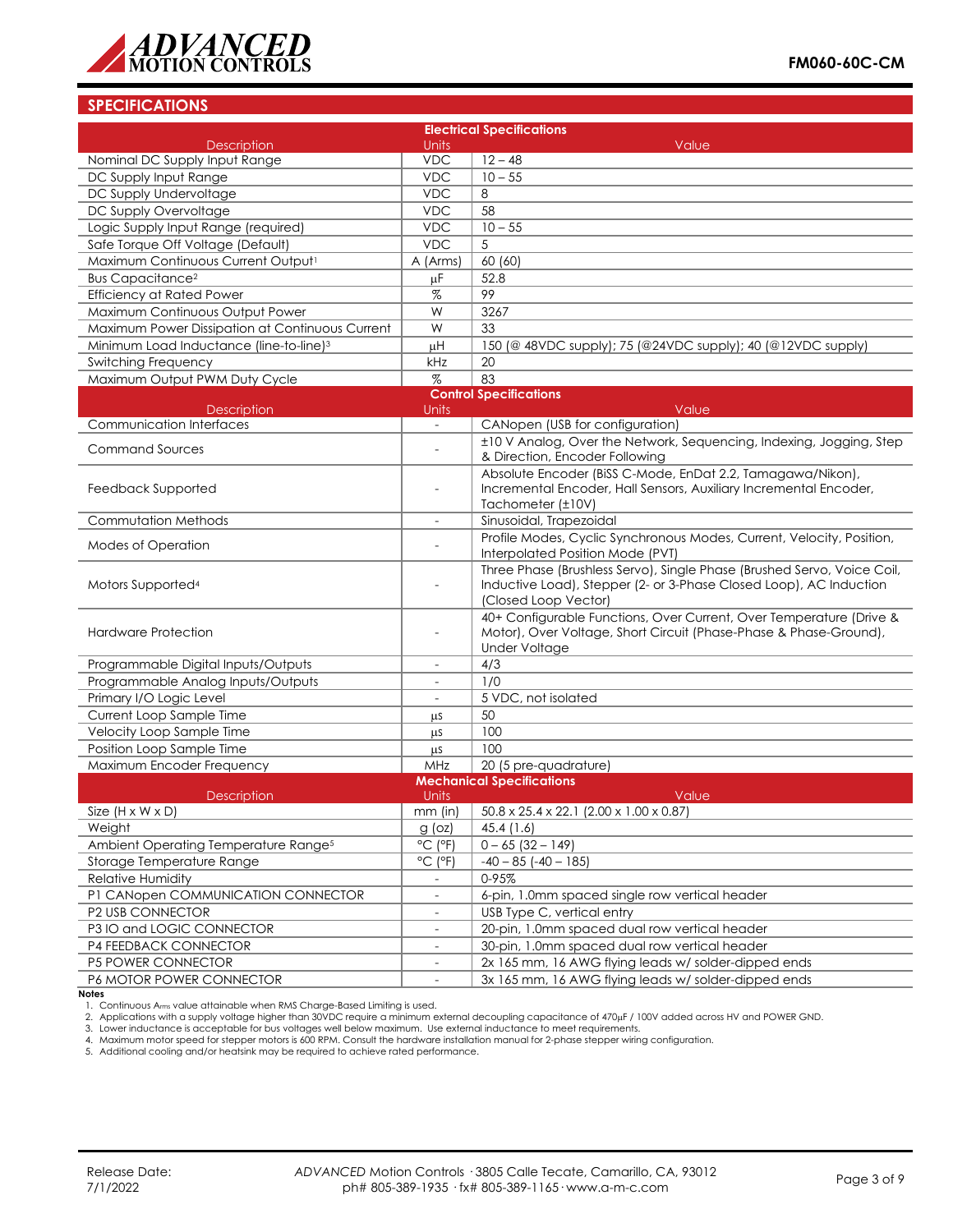

# **PIN FUNCTIONS**

|                                 | P1 - CANopen Communication Connector |                   |                                         |                                                                  |                          |
|---------------------------------|--------------------------------------|-------------------|-----------------------------------------|------------------------------------------------------------------|--------------------------|
| Pin                             |                                      | <b>Name</b>       |                                         | Description / Notes                                              | 1/O                      |
|                                 | CAN H                                |                   | CAN_H bus line (dominant high)          |                                                                  | I/O                      |
| $\overline{2}$                  | CAN L                                |                   | CAN L bus line (dominant low)           |                                                                  | I/O                      |
| 3                               | CAN L                                |                   | CAN L bus line (dominant low)           |                                                                  | I/O                      |
| 4                               | CAN H                                |                   | CAN_H bus line (dominant high)          |                                                                  | I/O                      |
| 5                               | <b>GND</b>                           |                   | Ground                                  |                                                                  | <b>GND</b>               |
| 6                               | <b>SHIELD</b>                        |                   | CAN shield                              |                                                                  | $\overline{\phantom{a}}$ |
|                                 | <b>Connector Information</b>         | header            | 6-pin, 1.0mm spaced single row vertical |                                                                  |                          |
| <b>Mating Connector Details</b> |                                      | Molex: 5013300600 |                                         | 3 CAN L<br>CAN_H 4<br>GND 5<br>2 CAN_L<br>SHIELD $6-$<br>1 CAN_H |                          |
|                                 | <b>Mating Connector Included</b>     | <b>No</b>         |                                         |                                                                  |                          |

| <b>P2-USB Connector</b>          |                                      |                           |     |  |
|----------------------------------|--------------------------------------|---------------------------|-----|--|
| Pin                              | Name                                 | Description / Notes       | 1/O |  |
| <b>Connector Information</b>     | USB Type C port                      |                           |     |  |
| <b>Mating Connector Details</b>  | Standard Type C USB connection cable | <b>DALL</b><br><b>DEC</b> |     |  |
| <b>Mating Connector Included</b> | <b>No</b>                            | nnn                       |     |  |

|                                               |                                 |                                                                                   |                                             | P3-I/O and Logic Connector                                                                                                                      |               |
|-----------------------------------------------|---------------------------------|-----------------------------------------------------------------------------------|---------------------------------------------|-------------------------------------------------------------------------------------------------------------------------------------------------|---------------|
| Pin                                           |                                 | Name                                                                              |                                             | <b>Description / Notes</b>                                                                                                                      | 1/O           |
|                                               | $PDI-1$                         |                                                                                   | General Purpose Programmable Digital Input  |                                                                                                                                                 |               |
| $\overline{2}$                                | $PDI-2$                         |                                                                                   | General Purpose Programmable Digital Input  |                                                                                                                                                 |               |
| 3                                             | PDI-3                           |                                                                                   | General Purpose Programmable Digital Input  |                                                                                                                                                 |               |
| $\overline{4}$                                | $PDI-4$                         |                                                                                   | General Purpose Programmable Digital Input  |                                                                                                                                                 |               |
| 5                                             | PDO-1                           |                                                                                   |                                             | General Purpose Programmable Digital Output (TTL/8mA)                                                                                           | $\circ$       |
| 6                                             | PDO-2                           |                                                                                   |                                             | General Purpose Programmable Digital Output (TTL/8mA)                                                                                           | $\circ$       |
| $\overline{7}$                                | PDO-3                           |                                                                                   |                                             | General Purpose Programmable Digital Output (TTL/8mA)                                                                                           | $\circ$       |
| 8                                             | <b>GND</b>                      |                                                                                   | Ground.                                     |                                                                                                                                                 | <b>GND</b>    |
| 9                                             | +5V OUT                         |                                                                                   | +5V Supply Output. Short-circuit protected. | (300ma total load capacity shared between P3-9, P4-1, P4-13, and P4-21)                                                                         | $\circ$       |
| 10                                            | <b>GND</b>                      |                                                                                   | Ground.                                     |                                                                                                                                                 | <b>GND</b>    |
| 11                                            | $PA -1+$                        | General Purpose Differential Programmable Analog Input or Reference Signal Input. |                                             |                                                                                                                                                 |               |
| 12                                            | $PAI-1-$                        |                                                                                   | ±10VDC Range (12-bit Resolution)            |                                                                                                                                                 |               |
| 13                                            | STO-1 INPUT                     |                                                                                   | Safe Torque Off-Input 1                     |                                                                                                                                                 |               |
| 14                                            | <b>STO RETURN</b>               |                                                                                   | Safe Torque Off Return                      |                                                                                                                                                 | <b>STORET</b> |
| 15                                            | STO-2 INPUT                     |                                                                                   | Safe Torque Off - Input 2                   |                                                                                                                                                 |               |
| 16                                            | <b>STO RETURN</b>               |                                                                                   | Safe Torque Off Return                      |                                                                                                                                                 | <b>STORET</b> |
| 17                                            | <b>RESERVED / NC</b>            |                                                                                   | Reserved.                                   |                                                                                                                                                 |               |
| 18                                            | <b>GND</b>                      |                                                                                   | Ground.                                     |                                                                                                                                                 | <b>GND</b>    |
| 19                                            | <b>LOGIC PWR</b>                |                                                                                   | Logic Supply Input (10 - 55VDC) (required)  |                                                                                                                                                 |               |
| 20                                            | <b>LOGIC GND</b>                |                                                                                   | Ground                                      |                                                                                                                                                 | <b>GND</b>    |
|                                               | <b>Connector Information</b>    | header                                                                            | 20-pin, 1.0mm spaced dual row vertical      | 12 PAI-1-<br>GND 10<br><b>GND</b><br>14 STO RETURN<br>8<br>PDO-2 6<br>16 STO RETURN<br>$PDI-4$ 4<br>18 GND<br>PDI-2 $2 -$<br>20 LOGIC GND       |               |
|                                               | <b>Mating Connector Details</b> | Molex: 501892010                                                                  |                                             |                                                                                                                                                 |               |
| <b>Mating Connector Included</b><br><b>No</b> |                                 |                                                                                   |                                             | PDI-1 1<br>19 LOGIC PWR<br>$PDI-3$ 3<br>17 RESERVED /NC<br>PDO-1 5<br>15 STO-2 INPUT<br>PDO-3 7<br>13 STO-1 INPUT<br>+5V OUT<br>-9<br>11 PAI-1+ |               |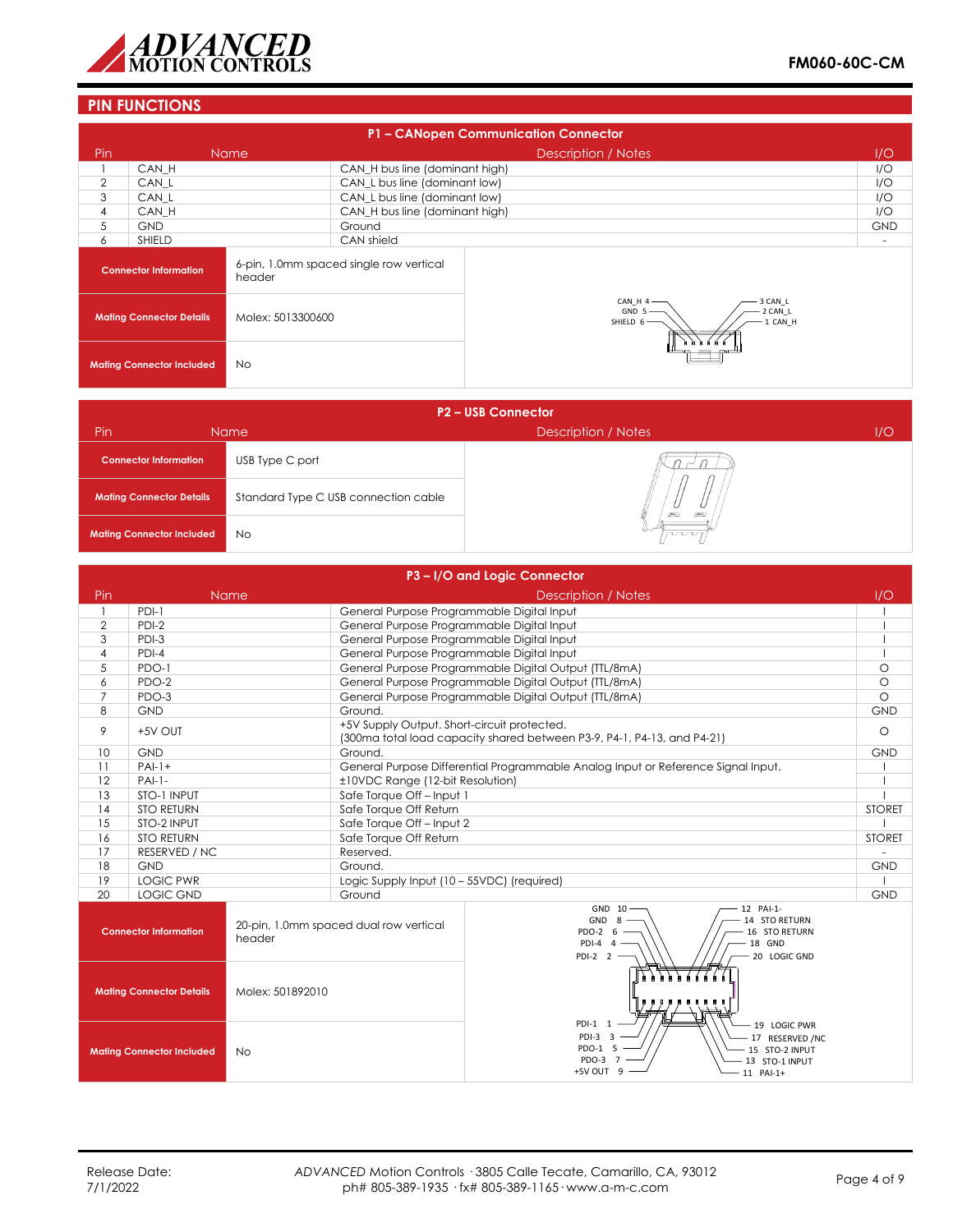

|                | <b>P4 - Feedback Connector</b> |                                                  |                                                                                                                                                                                                                                                   |                          |  |
|----------------|--------------------------------|--------------------------------------------------|---------------------------------------------------------------------------------------------------------------------------------------------------------------------------------------------------------------------------------------------------|--------------------------|--|
| Pin            | Absolute<br>Encoder            | Incremental<br>Encoder                           | <b>Description / Notes</b>                                                                                                                                                                                                                        | I/O                      |  |
| $\mathbf{1}$   | +5V OUT                        | +5V OUT                                          | +5V Supply Output. Short-circuit protected.<br>(300ma total load capacity shared between P3-9, P4-1, P4-13, and P4-21)                                                                                                                            | $\circ$                  |  |
| 2              | <b>GND</b>                     | <b>GND</b>                                       | Ground.                                                                                                                                                                                                                                           | <b>GND</b>               |  |
| 3              | <b>HALL A</b>                  | <b>HALL A</b>                                    |                                                                                                                                                                                                                                                   |                          |  |
| $\overline{4}$ | <b>HALL B</b>                  | <b>HALL B</b>                                    | Single-ended Commutation Sensor Inputs.                                                                                                                                                                                                           |                          |  |
| 5              | <b>HALL C</b>                  | <b>HALL C</b>                                    |                                                                                                                                                                                                                                                   |                          |  |
| 6              | <b>THERMISTOR</b>              | <b>THERMISTOR</b>                                | Motor Thermal Protection.                                                                                                                                                                                                                         |                          |  |
| $\overline{7}$ | $ENC$ 2 A+                     | $ENC$ 2 A+                                       |                                                                                                                                                                                                                                                   |                          |  |
| 8              | ENC 2 A-                       | ENC <sub>2</sub> A-                              | Differential Incremental Encoder A.                                                                                                                                                                                                               |                          |  |
| 9              | $ENC$ 2 $B+$                   | $ENC$ 2 $B+$                                     |                                                                                                                                                                                                                                                   |                          |  |
| 10             | ENC 2 B-                       | ENC 2 B-                                         | Differential Incremental Encoder B.                                                                                                                                                                                                               |                          |  |
| 11             | $ENC$ 2 $H$                    | $ENC$ 2 $H$                                      |                                                                                                                                                                                                                                                   |                          |  |
| 12             | <b>ENC 21-</b>                 | $ENC2$ -                                         | Differential Incremental Encoder Index.                                                                                                                                                                                                           |                          |  |
| 13             | +5V OUT                        | +5V OUT                                          | +5V Supply Output. Short-circuit protected.<br>(300ma total load capacity shared between P3-9, P4-1, P4-13, and P4-21)                                                                                                                            | $\circ$                  |  |
| 14             | <b>GND</b>                     | <b>GND</b>                                       | Ground.                                                                                                                                                                                                                                           | <b>GND</b>               |  |
| 15             | $STEP +$                       | STEP +                                           | Differential Step Input.                                                                                                                                                                                                                          |                          |  |
| 16             | STEP -                         | STEP-                                            |                                                                                                                                                                                                                                                   |                          |  |
| 17             | $DIR +$                        | $DIR +$                                          | Differential Direction Input.                                                                                                                                                                                                                     |                          |  |
| 18             | $DIR -$                        | $DIR -$                                          |                                                                                                                                                                                                                                                   |                          |  |
| 19             | <b>RESERVED</b>                | <b>RESERVED</b>                                  | Reserved.                                                                                                                                                                                                                                         |                          |  |
| 20             | <b>RESERVED</b>                | <b>RESERVED</b>                                  |                                                                                                                                                                                                                                                   | $\overline{\phantom{a}}$ |  |
| 21             | +5V OUT                        | +5V OUT                                          | +5V Supply Output. Short-circuit protected.<br>(300ma total load capacity shared between P3-9, P4-1, P4-13, and P4-21)                                                                                                                            |                          |  |
| 22             | <b>GND</b>                     | <b>GND</b>                                       | Ground.                                                                                                                                                                                                                                           | <b>GND</b>               |  |
| 23             | ENC 1 DATA+                    | $ENC 1A+$                                        | Differential Data Line for Absolute Encoders (BiSS: SLO+/-) or Differential Incremental                                                                                                                                                           |                          |  |
| 24             | ENC 1 DATA-                    | ENC 1 A-                                         | Encoder A.                                                                                                                                                                                                                                        | $\mathbf{I}$             |  |
| 25             | ENC 1 CLOCK+                   | $ENC 1B+$                                        | Differential Clock Line for Absolute Encoders (BiSS: MA+/-) or Differential Incremental                                                                                                                                                           |                          |  |
| 26             | ENC 1 CLOCK-                   | ENC 1 B-                                         | Encoder B.                                                                                                                                                                                                                                        |                          |  |
| 27             | ENC 1 REF MARK+                | <b>ENC 1 I+</b>                                  | Differential Reference Mark for Absolute Encoders (Leave open for BiSS and EnDat 2.2)                                                                                                                                                             |                          |  |
| 28             | ENC 1 REF MARK-                | <b>ENC 1 I-</b>                                  | $\alpha$ r<br>Differential Incremental Encoder Index.                                                                                                                                                                                             |                          |  |
| 29             | <b>RESERVED</b>                | <b>RESERVED</b>                                  | Reserved.                                                                                                                                                                                                                                         |                          |  |
| 30             | <b>RESERVED</b>                | <b>RESERVED</b>                                  | Reserved.                                                                                                                                                                                                                                         |                          |  |
|                | <b>Connector Information</b>   | 30-pin, 1.0mm spaced dual row vertical<br>header | STEP- 16<br>18 DIR-<br>GND 14<br>20 RESERVED<br>ENC 2 I- $12 -$<br>ENC 2 B- $10 -$<br>22 GND<br>- 24 ENC 1 DATA- / ENC 1 A-<br>ENC $2A-8$ -<br>- 26 ENC 1 CLOCK- / ENC 1 B-<br>THERMISTOR $6 -$<br>- 28 ENC 1 REF MARK- / ENC 1 I-<br>HALL B $4-$ |                          |  |

| <b>Connector Information</b>     | JU-plit, it, ultimit spaced abdition verifical<br>header | ENC 2 B- $10 -$<br>22 GND<br>24 ENC 1 DATA- / ENC 1 A-<br>ENC 2 A- $8 -$<br>26 ENC 1 CLOCK- / ENC 1 B-<br>THERMISTOR 6<br>28 ENC 1 REF MARK- / ENC 1 I-<br>HALL B $4$ –                                    |
|----------------------------------|----------------------------------------------------------|------------------------------------------------------------------------------------------------------------------------------------------------------------------------------------------------------------|
| <b>Mating Connector Details</b>  | Molex: 5011893010                                        | - 30 RESERVED<br>GND<br>2<br>.<br>'⊯—<br>- 29 RESERVED<br>+5V OUT 1<br>- 27 ENC 1 REF MARK+ / ENC 1 I+<br>HALL A 3                                                                                         |
| <b>Mating Connector Included</b> | No.                                                      | HALL C 5<br>$-$ 25 ENC 1 CLOCK+/ENC 1 B+<br>- 23 ENC 1 DATA+ / ENC 1 A+<br>$ENC 2 A+ 7$<br>$ENC 2B+ 9$ –<br>21 +5V OUT<br>ENC 2 I+ $11$ –<br>19 RESERVED<br>$17$ DIR +<br>$+5V$ OUT $13 -$<br>$STEP+ 15 -$ |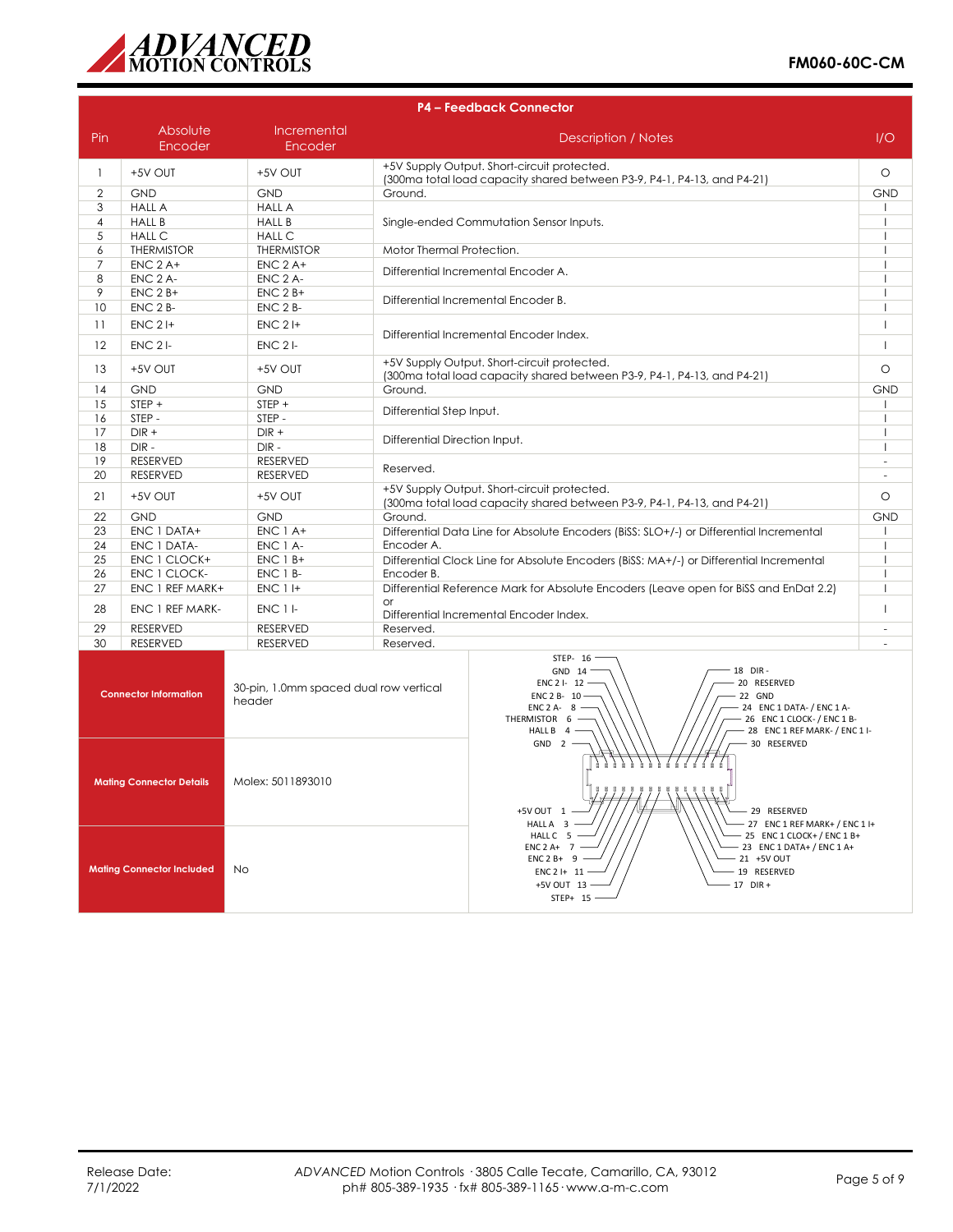

|                                  | <b>P5 - Power Connector</b>            |                    |                                                                                                                                                                                 |            |  |
|----------------------------------|----------------------------------------|--------------------|---------------------------------------------------------------------------------------------------------------------------------------------------------------------------------|------------|--|
| Pin.                             | <b>Name</b>                            |                    | Description / Notes                                                                                                                                                             | 1/O        |  |
|                                  | <b>HV</b>                              |                    | DC Supply Input (red). Applications with a supply voltage higher than 30VDC require a minimum<br>external decoupling capacitance of 470uF / 100V added across HV and POWER GND. |            |  |
| $\overline{2}$                   | POWER GND                              |                    | Ground (black)                                                                                                                                                                  | <b>GND</b> |  |
|                                  | <b>Connector Information</b>           | solder-dipped ends | $\frac{1}{2}$<br>$\frac{1}{10}$<br>2x 165 mm, 16 AWG flying leads w/                                                                                                            |            |  |
|                                  | N/A<br><b>Mating Connector Details</b> |                    | HV<br>$\Box$                                                                                                                                                                    |            |  |
| <b>Mating Connector Included</b> |                                        | N/A                | ρg<br>O <sub>0</sub><br>о<br>POWER GND<br> O O O <br>OIO<br>ЮI                                                                                                                  |            |  |

|                |                                  |                                                         |                       | <b>P6 - Motor Power Connector</b>                                    |          |
|----------------|----------------------------------|---------------------------------------------------------|-----------------------|----------------------------------------------------------------------|----------|
| Pin            |                                  | <b>Name</b>                                             |                       | Description / Notes                                                  | 1/O      |
|                | <b>MOTOR A</b>                   |                                                         | Motor Phase A (white) |                                                                      | $\circ$  |
| $\overline{2}$ | <b>MOTOR B</b>                   |                                                         | Motor Phase B (brown) |                                                                      | $\circ$  |
| 3              | MOTOR C                          |                                                         | Motor Phase C (blue)  |                                                                      | $\Omega$ |
|                | <b>Connector Information</b>     | 3x 165 mm, 16 AWG flying leads w/<br>solder-dipped ends |                       | 'L<br>$\circ$                                                        |          |
|                | <b>Mating Connector Details</b>  | N/A                                                     |                       | MOTOR A<br>$\Box$                                                    |          |
|                | <b>Mating Connector Included</b> | N/A                                                     |                       | MOTOR B <sub>2</sub><br><b>O</b> o<br>MOTOR C<br>$\bullet$<br>000000 |          |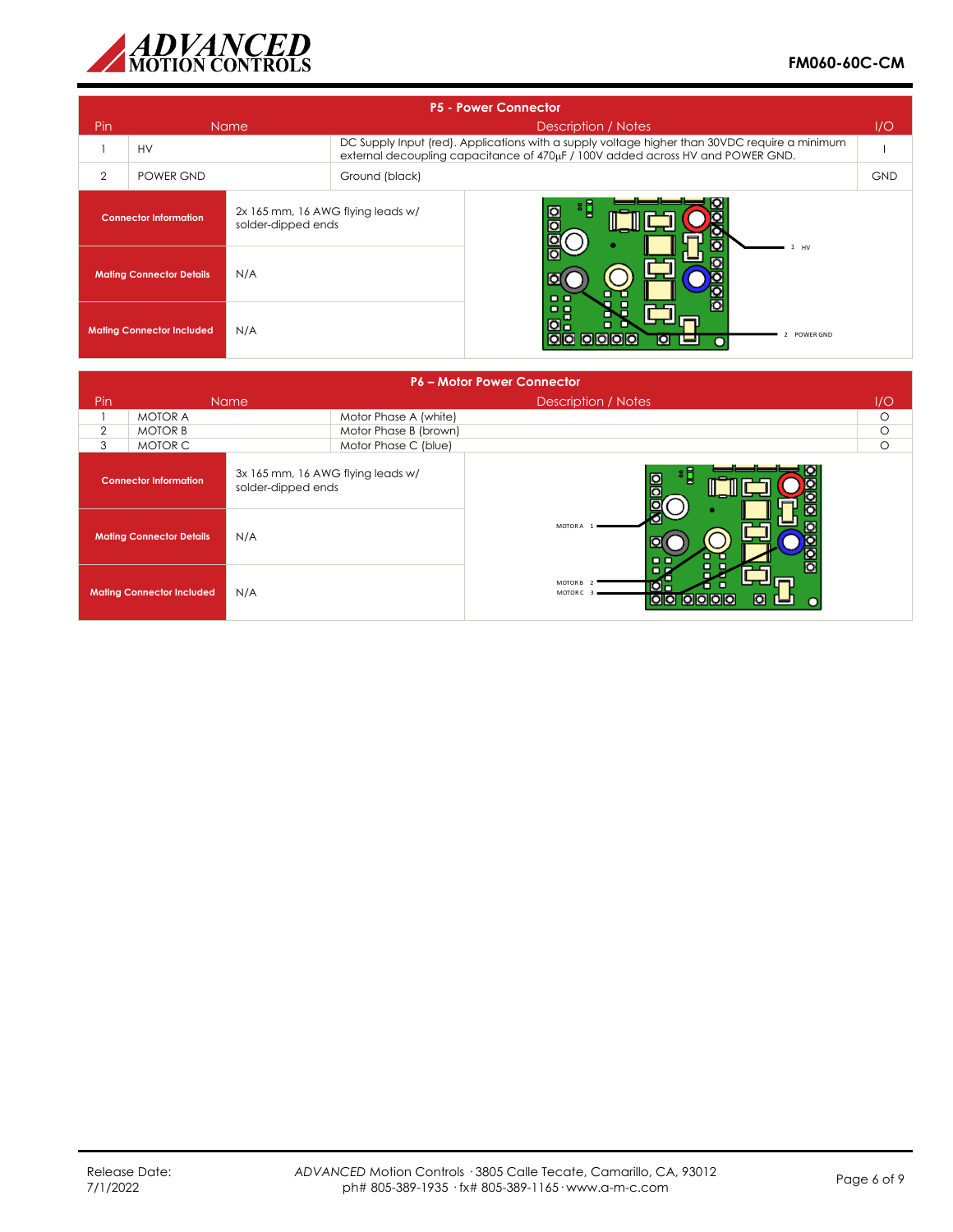

## **BOARD CONFIGURATION**

### **Status LED Functions**

| LED         | <b>Description</b>                                                                                                                           |
|-------------|----------------------------------------------------------------------------------------------------------------------------------------------|
| <b>STAT</b> | Indicates drive power bridge status. GREEN when DC bus power is applied and the drive is enabled. RED when the drive is in a<br>fault state. |
| LOGIC PWR   | Indicates that +5V logic power is available to the drive. GREEN when +5V logic power is available.                                           |

### **Switch Settings**

The CANopen Node ID and baud rate are set using DIP Switch SW1. Switch settings are given in the below table.

| SW <sub>1</sub> | <b>Description</b>          | On                                                                       | Off                            |
|-----------------|-----------------------------|--------------------------------------------------------------------------|--------------------------------|
|                 | Bit 0 of binary CANopen ID. |                                                                          |                                |
| $\mathcal{P}$   | Bit 1 of binary CANopen ID. | On = 1, Off = 0. Note that setting all addressing switches to 0 will use |                                |
| 3               | Bit 2 of binary CANopen ID. | the address stored in NVM. Default setting is NVM address.               |                                |
| $\overline{4}$  | Bit 3 of binary CANopen ID. |                                                                          |                                |
| 5               | <b>Baud Rate</b>            | 500k                                                                     | Set via software (default)     |
| 6               | <b>RESERVED</b>             | Invalid                                                                  | Leave off for proper operation |
| 7               | <b>RESERVED</b>             | Invalid                                                                  |                                |
| 8               | Network Termination         | Terminated                                                               | Not Terminated (default)       |

### **Safe Torque Off (STO) Inputs**

The Safe Torque Off (STO) inputs are dedicated +5VDC sinking single-ended inputs. For applications not using STO functionality, disabling of the STO feature is required for proper drive operation. STO may be disabled by following the STO Disable wiring instructions as given in the hardware installation manual.

### **Mating Connector Kit**

Mating connector housing and crimp contacts can be ordered as a kit using *ADVANCED* Motion Controls' part number KC-MC1XFMCR01. This includes mating connector housing and crimp style contacts for the Communication, I/O and Logic, and Feedback connectors. The recommended tool for crimping the contacts is Molex PN: 63819-1500 (not included with the kit).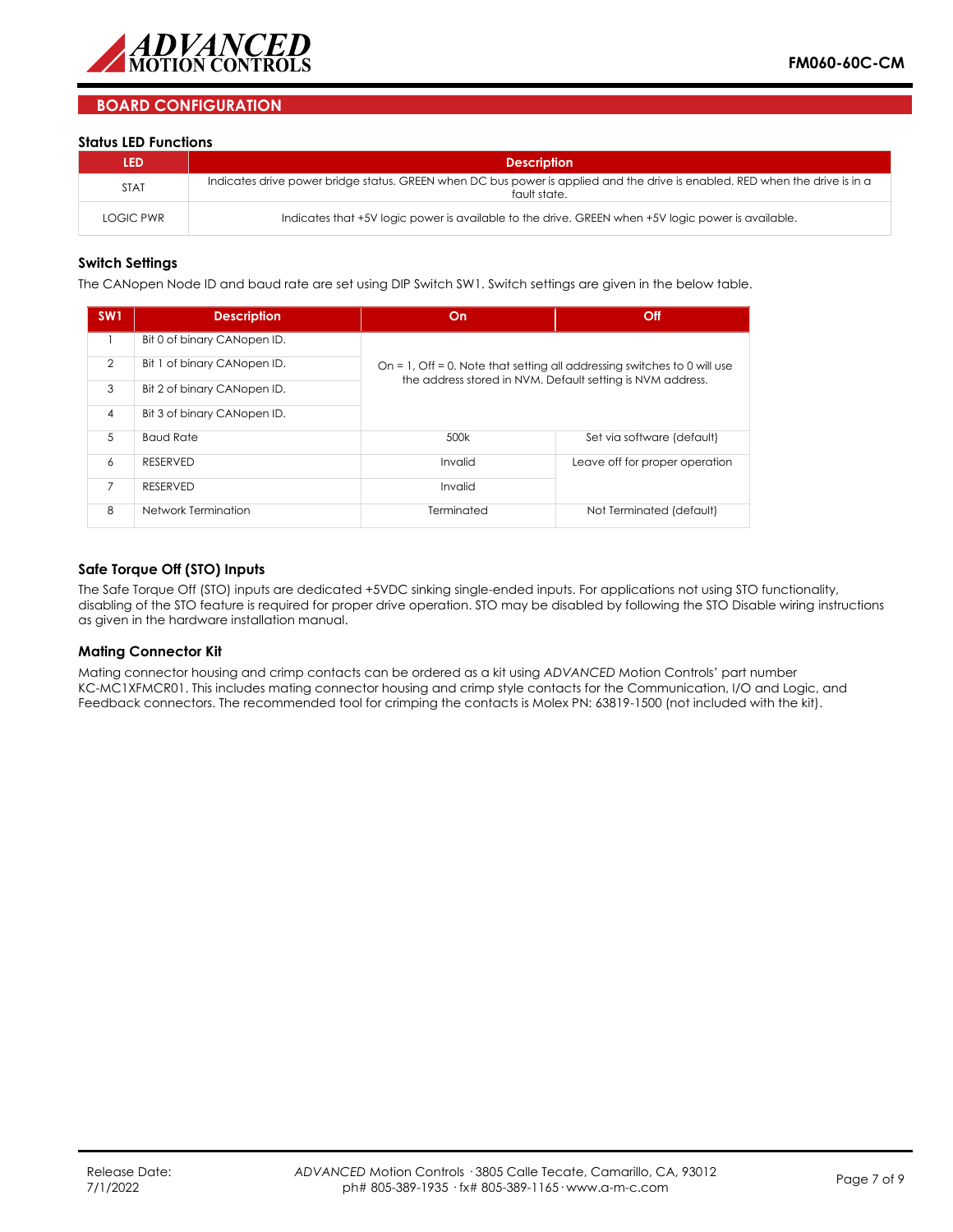

## **MOUNTING DIMENSIONS**